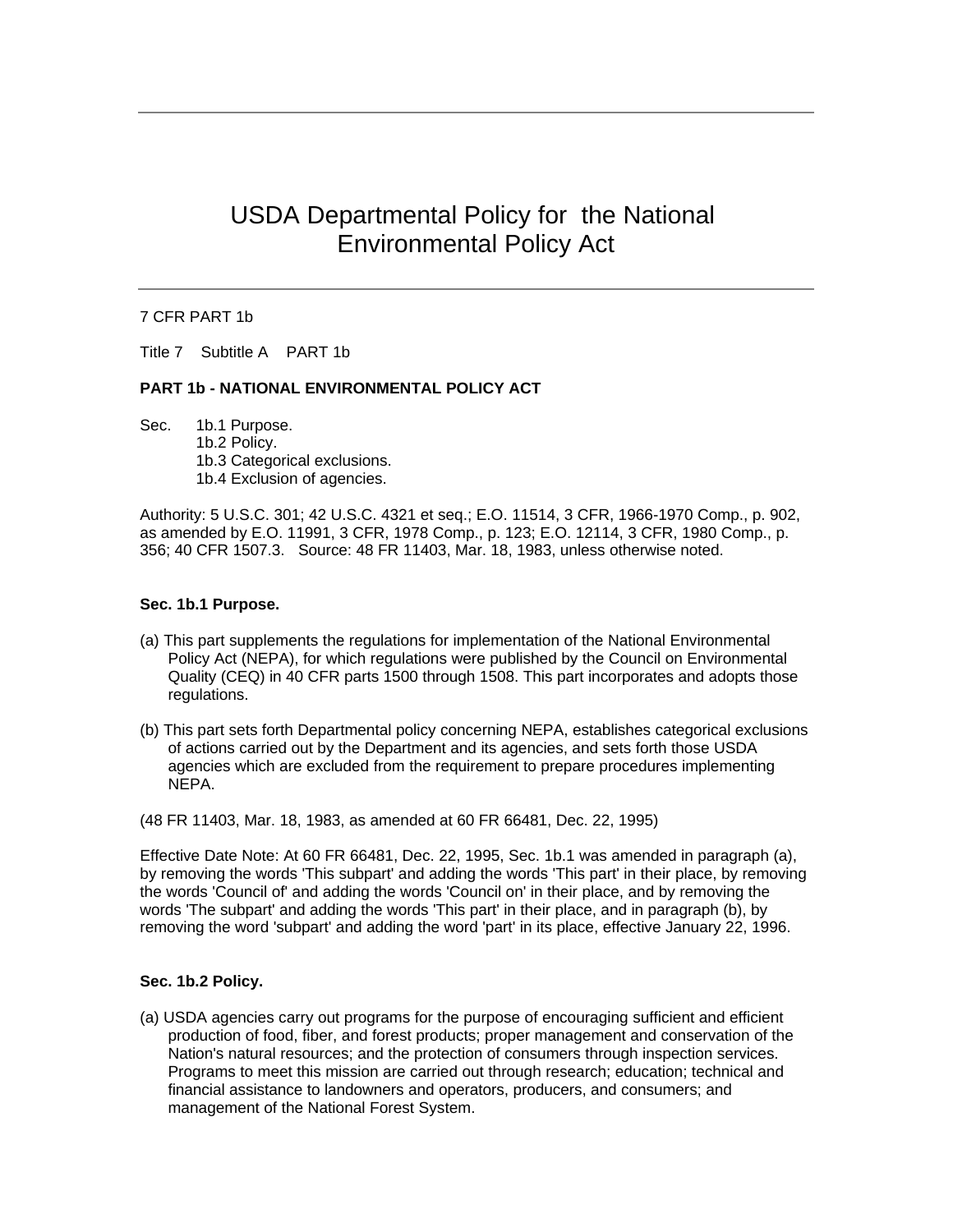- (b) All policies and programs of the various USDA agencies shall be planned, developed, and implemented so as to achieve the goals and to follow the procedures declared by NEPA in order to assure responsible stewardship of the environment for present and future generations.
- (c) Each USDA agency is responsible for compliance with this part, the regulations of CEQ, and NEPA. Compliance will include the preparation and implementation of specific procedures and processes relating to the programs and activities of the individual agency, as necessary.
- (d) The Under Secretary, Natural Resources and Environment (NR&E), is responsible for ensuring that agency implementing procedures are consistent with CEQ's NEPA regulations and for coordinating NEPA compliance for the Department (7 CFR 2.19(b)). The Under Secretary, NR&E, through the Agricultural Council on Environmental Quality, will develop the necessary processes to be used by the Office of the Secretary in reviewing, implementing, and planning its NEPA activities, determinations, and policies.
- (e) In connection with the policies and requirements set forth in this part, all USDA agencies are responsible for compliance with Executive Order 12114, 'Environmental Effects Abroad of Major Federal Actions.' Compliance will include the preparation and implementation of specific procedures and processes relative to the programs and activities of the individual agencies, as necessary. Agencies shall consult with the Department of State; the Council on Environmental Quality; and the Under Secretary, NR&E, prior to placing procedures and processes in effect.

(48 FR 11403, Mar. 18, 1983, as amended at 60 FR 66481, Dec. 22, 1995)

Effective Date Note: At 60 FR 66481, Dec. 22, 1995, Sec. 1b.2 was amended as follows: 1) by removing paragraph (a); 2) in paragraph (c), by removing the words 'the provisions of this subpart' and adding the words 'this part' in their place and by removing the words 'the provisions of NEPA' and adding the word 'NEPA' in their place; 3) in paragraph (d), the first sentence, by removing the word 'Assistant' and adding the word 'Under' in its place and by removing the reference '(7 CFR 2.19(b))', and in paragraph (d), the second sentence, by removing the words 'Assistant Secretary, through the USDA Natural Resources and Environment Committee' and adding the words 'Under Secretary, NR&E, through the Agricultural Council on Environmental Quality' in their place; 4) in paragraph (e), the first sentence, by removing the word 'subpart' and adding the word 'part' in its place, and in paragraph (e), the third sentence, by removing the word 'Assistant' and adding the word 'Under' in its place; and 5) by redesignating paragraphs (b), (c), (d), and (e) as paragraphs (a), (b), (c), and (d), respectively, effective January 22, 1996.

# **Sec. 1b.3 Categorical exclusions.**

- (a) The following are categories of activities which have been determined not to have a significant individual or cumulative effect on the human environment and are excluded from the preparation of environmental assessment (EA's) or environmental impact statement (EIS's), unless individual agency procedures prescribed otherwise.
	- (1) Policy development, planning and implementation which relate to routine activities, such as personnel, organizational changes, or similar administrative functions;
	- (2) Activities which deal solely with the funding of programs, such as program budget proposals, disbursements, and transfer or reprogramming of funds;
	- (3) Inventories, research activities, and studies, such as resource inventories and routine data collection when such actions are clearly limited in context and intensity;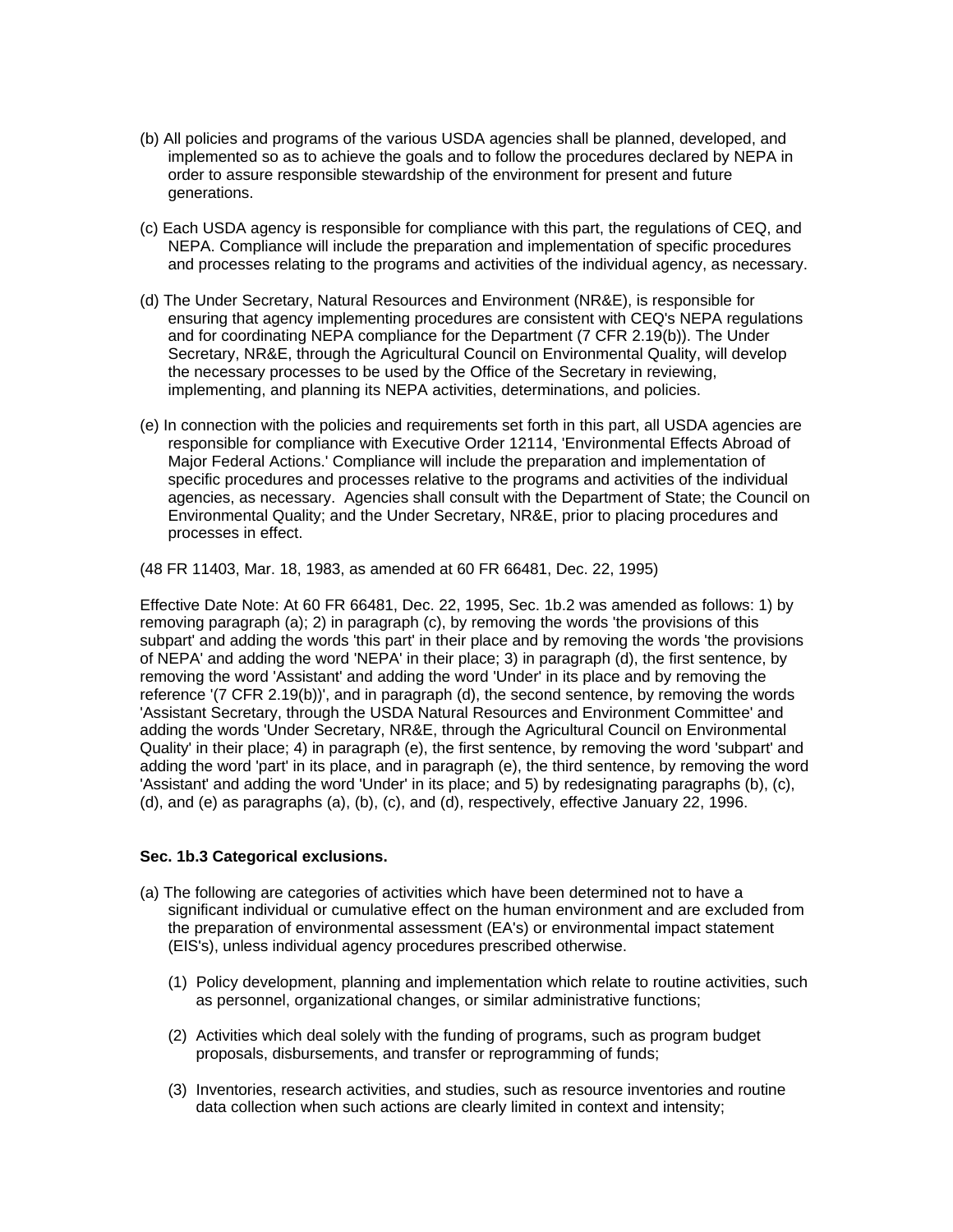- (4) Educational and informational programs and activities;
- (5) Civil and criminal law enforcement and investigative activities;
- (6) Activities which are advisory and consultative to other agencies and public and private entities, such as legal counseling and representation;
- (7) Activities related to trade representation and market development activities abroad.
- (b) Agencies will identify in their own procedures the activities which normally would not require an environmental assessment or environmental impact statement.
- (c) Notwithstanding the exclusions listed in paragraphs (a) of this section and Sec. 1b.4, or identified in agency procedures, agency heads may determine that circumstances dictate the need for preparation of an EA or EIS for a particular action. Agencies shall continue to scrutinize their activities to determine continued eligibility for categorical exclusion.
- (48 FR 11403, Mar. 18, 1983, as amended at 60 FR 66481, Dec. 22, 1995)

Effective Date Note: At 60 FR 66481, Dec. 22, 1995, Sec. 1b.3 was amended in paragraph (c) by removing the words 'above and in' and adding the words 'in paragraphs (a) of this section and' in their place, effective January 22, 1996.

# **Sec. 1b.4 Exclusion of agencies.**

- (a) The USDA agencies and agency units listed in paragraph (b) of this section conduct programs and activities that have been found to have no individual or cumulative effect on the human environment. The USDA agencies and agency units listed in paragraph (b) of this section are excluded from the requirements of preparing procedures to implement NEPA. Actions of USDA agencies and agency units listed in paragraph (b) of this section are categorically excluded from the preparation of an EA or EIS unless the agency head determines that an action may have a significant environmental effect.
- (b) (1) Agricultural Marketing Service
	- (2) Economic Research Service
	- (3) Extension Service
	- (4) Federal Corp Insurance Corporation
	- (5) Food and Consumer Service
	- (6) Food Safety and Inspection Service
	- (7) Foreign Agricultural Service
	- (8) Grain Inspection, Packers and Stockyards Administration
	- (9) National Agricultural Library
	- (10) National Agricultural Statistics Service
	- (11) Office of the General Counsel